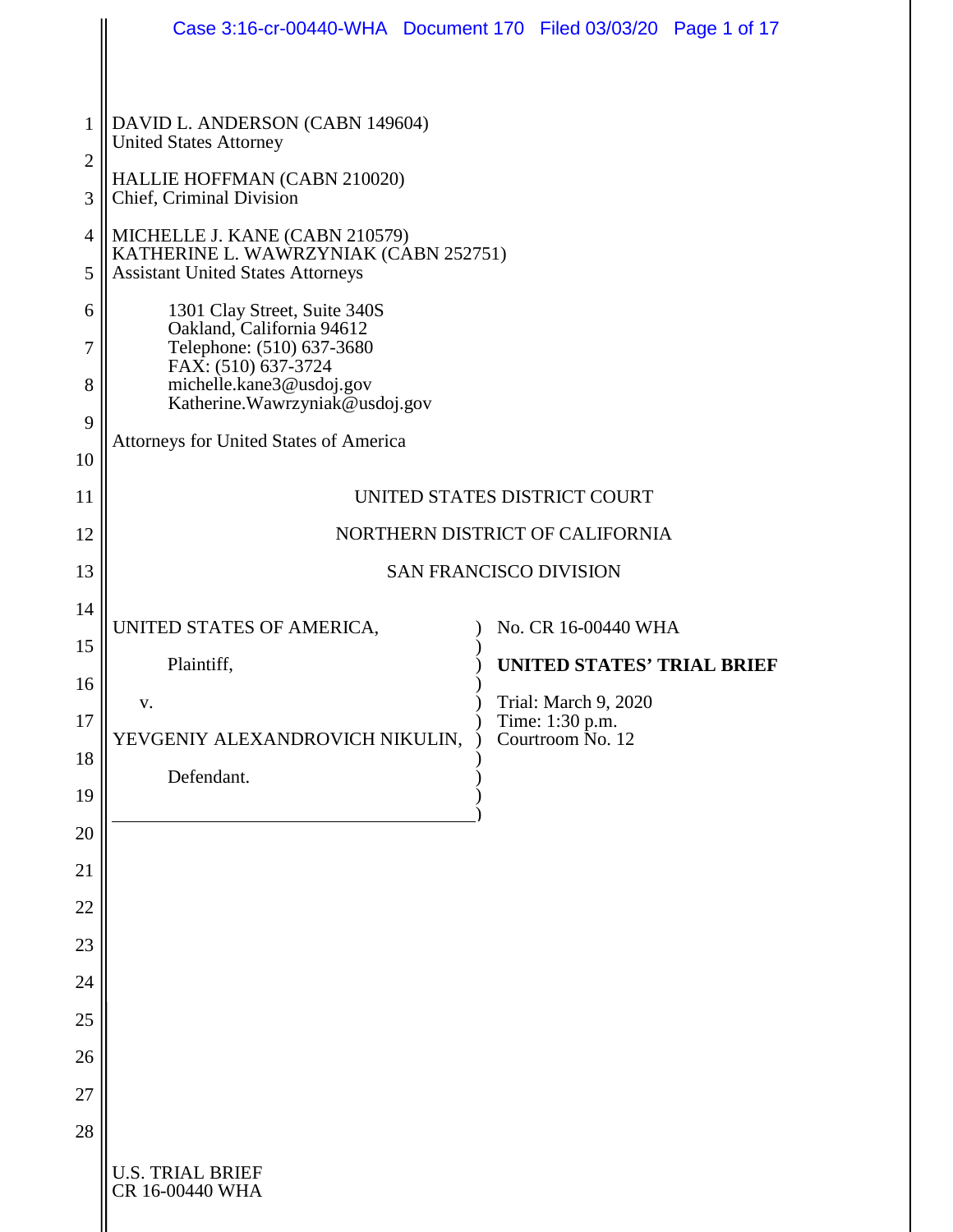|                |      |                                            | Case 3:16-cr-00440-WHA Document 170 Filed 03/03/20 Page 2 of 17      |  |  |
|----------------|------|--------------------------------------------|----------------------------------------------------------------------|--|--|
|                |      |                                            |                                                                      |  |  |
| $\mathbf{1}$   |      |                                            | <b>TABLE OF CONTENTS</b>                                             |  |  |
| $\overline{2}$ | I.   |                                            |                                                                      |  |  |
| 3              |      | A.                                         |                                                                      |  |  |
| 4              |      | <b>B.</b>                                  |                                                                      |  |  |
| 5              |      | $\mathcal{C}$ .                            | The Continuing Investigation and Development of Chinabig01@gmail.com |  |  |
| 6              |      | D.                                         |                                                                      |  |  |
| 7              |      | E.                                         | Nikulin Controls Both Chinabig01@gmail.com and R00talka@gmail.com3   |  |  |
| 8              |      | F.                                         |                                                                      |  |  |
| 9              |      | G.                                         |                                                                      |  |  |
| 10             | II.  |                                            |                                                                      |  |  |
| 11             | III. |                                            |                                                                      |  |  |
| 12             |      | A.                                         |                                                                      |  |  |
| 13             |      | <b>B.</b>                                  | Subscriber Records from Russian National Cable Networks Obtained via |  |  |
| 14             |      | $\mathcal{C}$ .                            |                                                                      |  |  |
| 15             |      | D.                                         |                                                                      |  |  |
| 16             |      |                                            | 1.                                                                   |  |  |
| 17             |      |                                            | 2.                                                                   |  |  |
| 18             |      | E.                                         |                                                                      |  |  |
| 19             |      | F.                                         |                                                                      |  |  |
| 20             |      |                                            |                                                                      |  |  |
| 21             |      |                                            |                                                                      |  |  |
| 22             |      |                                            |                                                                      |  |  |
| 23             |      |                                            |                                                                      |  |  |
| 24             |      |                                            |                                                                      |  |  |
| 25             |      |                                            |                                                                      |  |  |
| 26             |      |                                            |                                                                      |  |  |
| 27             |      |                                            |                                                                      |  |  |
| 28             |      |                                            |                                                                      |  |  |
|                |      | <b>U.S. TRIAL BRIEF</b><br>CR 16-00440 WHA | $\mathbf{i}$                                                         |  |  |
|                |      |                                            |                                                                      |  |  |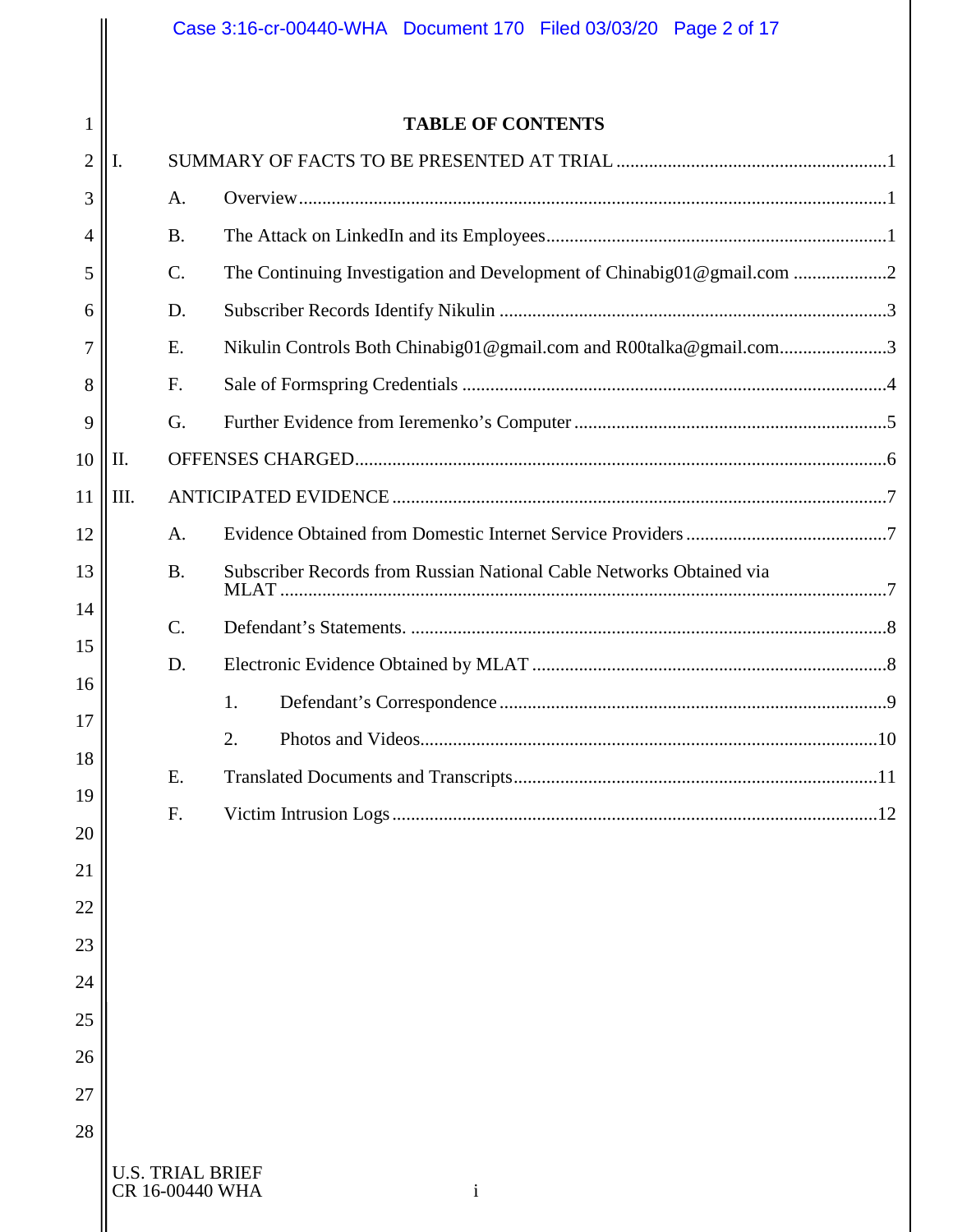# **TABLE OF AUTHORITIES**

| -<br>∪ases |
|------------|
|            |

| 3              |                                                                                             |
|----------------|---------------------------------------------------------------------------------------------|
| $\overline{4}$ | United States v. Al-Imam, No. 17-cr-00213 (CRC), 2019 WL 2358365 (D.D.C. June 4, 2019)  8   |
| 5              |                                                                                             |
| 6              |                                                                                             |
| 7              |                                                                                             |
| 8              |                                                                                             |
| 9              |                                                                                             |
| 10             |                                                                                             |
| 11             |                                                                                             |
| 12             |                                                                                             |
| 13             |                                                                                             |
| 14             |                                                                                             |
| 15             |                                                                                             |
| 16             |                                                                                             |
| 17             |                                                                                             |
| 18             |                                                                                             |
| 19             |                                                                                             |
| 20             |                                                                                             |
| 21             |                                                                                             |
| 22             |                                                                                             |
| 23             | United States v. Welton, No. CR 09-00153-MMM, 2009 WL 10680850 (C.D. Cal. July 17, 2009) 12 |
| 24             | <b>Statutes</b>                                                                             |
| 25             |                                                                                             |
| 26             |                                                                                             |
| 27             |                                                                                             |
| 28             |                                                                                             |
|                | <b>U.S. TRIAL BRIEF</b><br>CR 16-00440 WHA<br>$\overline{\mathbf{u}}$                       |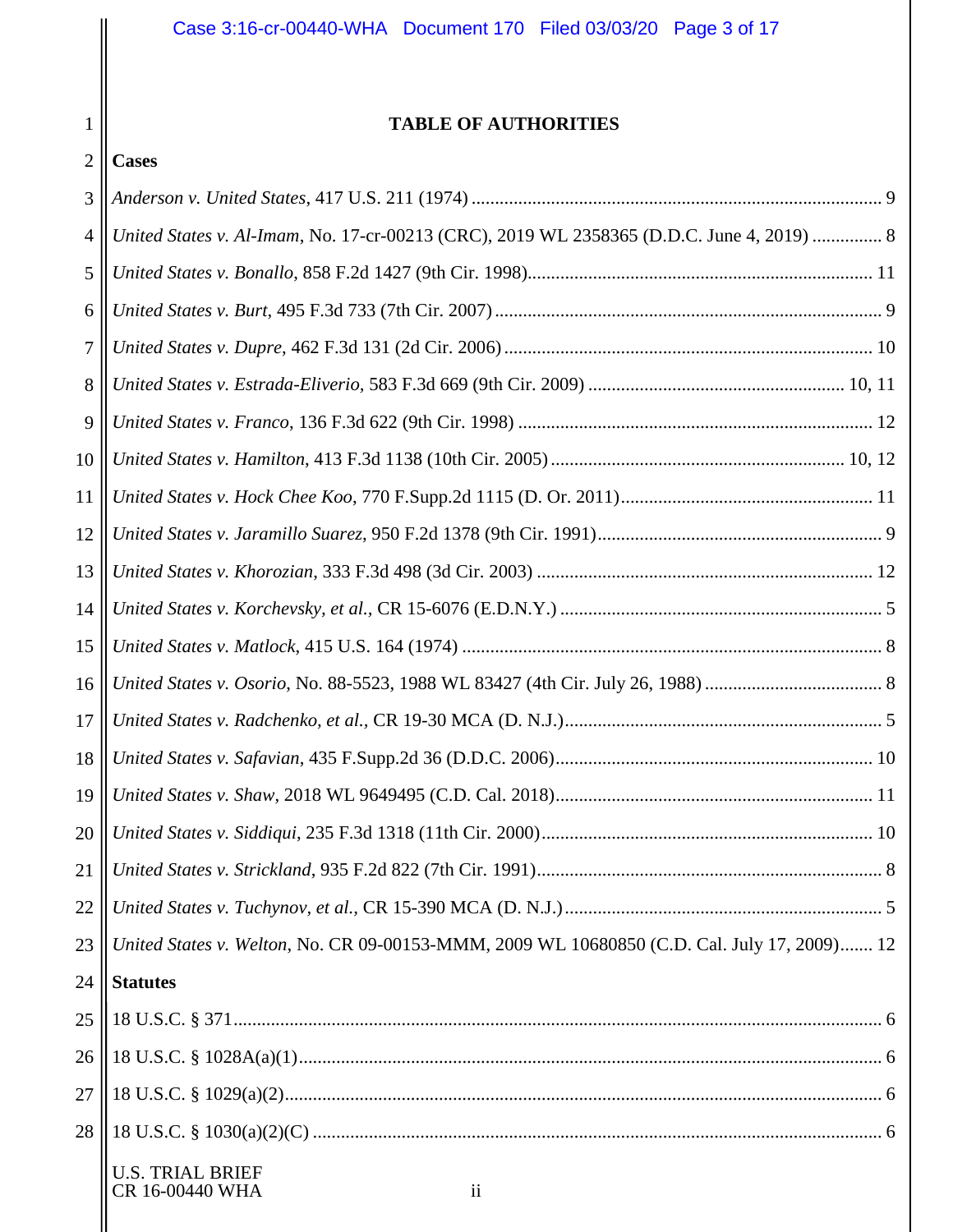# Case 3:16-cr-00440-WHA Document 170 Filed 03/03/20 Page 4 of 17

| $\mathbf{1}$   |                                                                                                     |  |  |
|----------------|-----------------------------------------------------------------------------------------------------|--|--|
| $\overline{2}$ |                                                                                                     |  |  |
| 3              | <b>Rules</b>                                                                                        |  |  |
| 4              |                                                                                                     |  |  |
| 5              |                                                                                                     |  |  |
| 6              |                                                                                                     |  |  |
| $\overline{7}$ |                                                                                                     |  |  |
| 8              |                                                                                                     |  |  |
| 9              |                                                                                                     |  |  |
| 10             |                                                                                                     |  |  |
| 11             |                                                                                                     |  |  |
| 12             | <b>Other Authorities</b>                                                                            |  |  |
| 13             | Treaty With Russia On Mutual Legal Assistance In Criminal Matters, Treaty Doc. 106-22, 1999 U.S.T.  |  |  |
| 14             | Treaty With Ukraine On Mutual Legal Assistance In Criminal Matters, Treaty Doc. 106-16, 1998 U.S.T. |  |  |
| 15             |                                                                                                     |  |  |
| 16             |                                                                                                     |  |  |
| 17             |                                                                                                     |  |  |
| 18             |                                                                                                     |  |  |
| 19             |                                                                                                     |  |  |
| 20             |                                                                                                     |  |  |
| 21             |                                                                                                     |  |  |
| 22             |                                                                                                     |  |  |
| 23             |                                                                                                     |  |  |
| 24             |                                                                                                     |  |  |
| 25             |                                                                                                     |  |  |
| 26             |                                                                                                     |  |  |
| 27             |                                                                                                     |  |  |
| 28             |                                                                                                     |  |  |
|                | <b>U.S. TRIAL BRIEF</b><br>CR 16-00440 WHA<br>iii                                                   |  |  |

 $\parallel$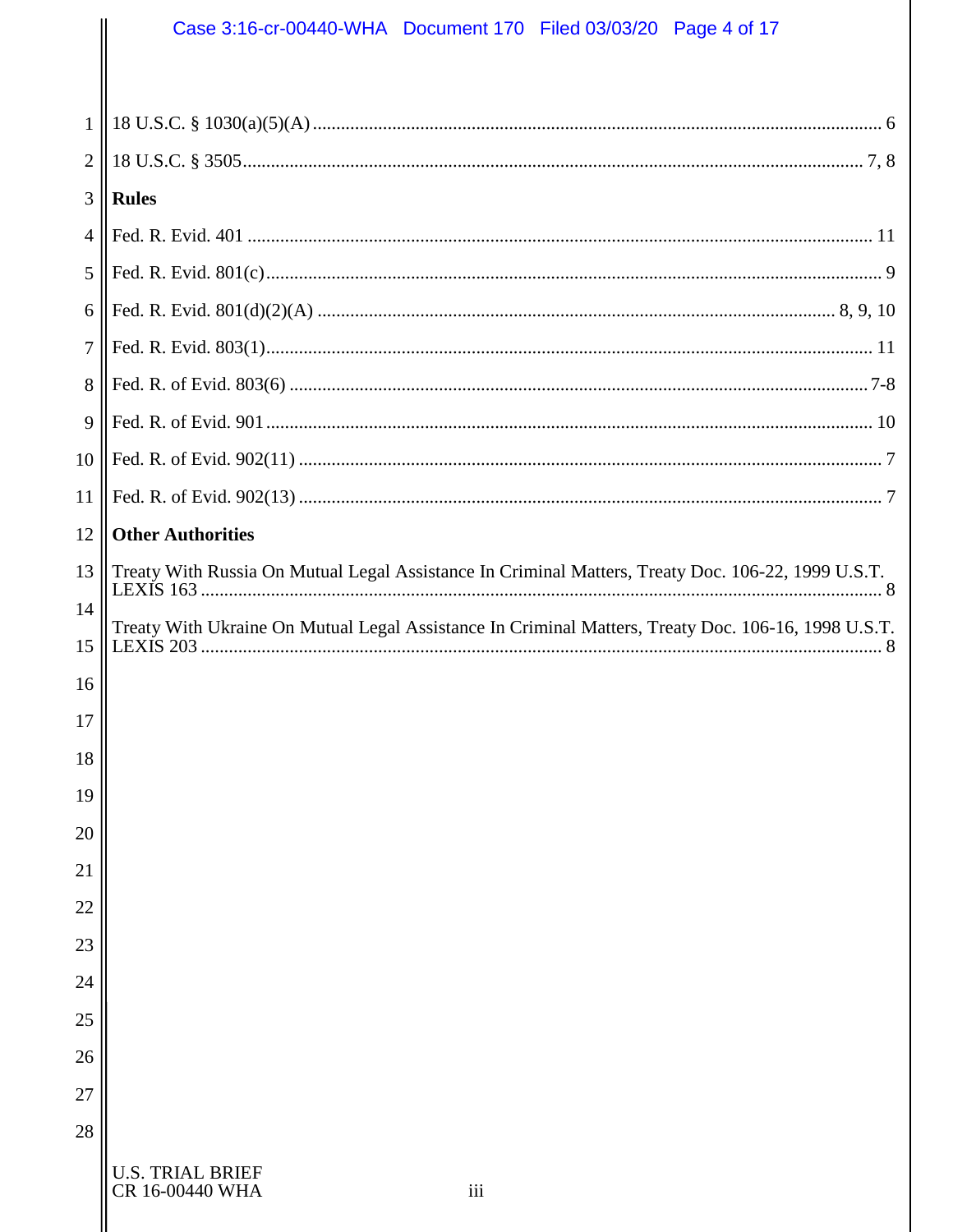1 2 3 4 5 The United States of America by and through undersigned counsel, respectfully submits this trial brief for purposes of summarizing the legal and factual issues it believes will be relevant to the upcoming trial, set to begin on March 9, 2020. At the pretrial conference on February 19, 2020, the Court also requested copies of the "top ten" trial exhibits. Those exhibits are being filed as exhibits to this brief, including two videos that were previously discussed with the Court.

# 6 7

# **A. Overview**

8 9 10 11 12 13 14 During 2012 and 2013, defendant Yevgeniy Nikulin engaged in a sustained campaign to steal user account credentials from major U.S. companies. Defendant repeatedly targeted employees of the victim corporations that, based on their positions, he knew would have high level access to corporate data. Once he compromised those employees' corporate account credentials, he used their access to obtain millions of consumer user names and passwords, in addition to other information. Those credentials were extremely valuable on the underground market for their use in spamming and other illicit purposes.

<span id="page-4-2"></span>15

# **B. The Attack on LinkedIn and its Employees**

<span id="page-4-1"></span><span id="page-4-0"></span>**I. SUMMARY OF FACTS TO BE PRESENTED AT TRIAL**

16 17 18 19 20 21 22 23 24 25 26 In March 2012, defendant Yevgeniy Nikulin, operating from Russia, gained access to the personal computer of LinkedIn engineer Nicholas Berry. LinkedIn is a networking site that includes technical and security professionals from major Silicon Valley companies as members. Through his position, Berry had access to core LinkedIn data. Berry owned an Apple iMac computer, which he sometimes used to work from home. He also ran a "virtual machine" on the iMac that acted as a personal web server. Defendant compromised the virtual machine and, through a security flaw, was able to gain access to the iMac itself. In doing so, he installed software on the computer. Because Berry used the iMac to access LinkedIn corporate computers through a Virtual Private Network ("VPN")<sup>[1](#page-4-3)</sup>, Nikulin was able to gain access to LinkedIn's servers through Berry's VPN credentials. Once he had access to LinkedIn's servers, Nikulin could obtain a copy of LinkedIn's user credential database. Although the ///

<span id="page-4-3"></span><sup>28</sup>  $<sup>1</sup>$  A VPN is often used by businesses so employees can connect to their office network from another</sup> location.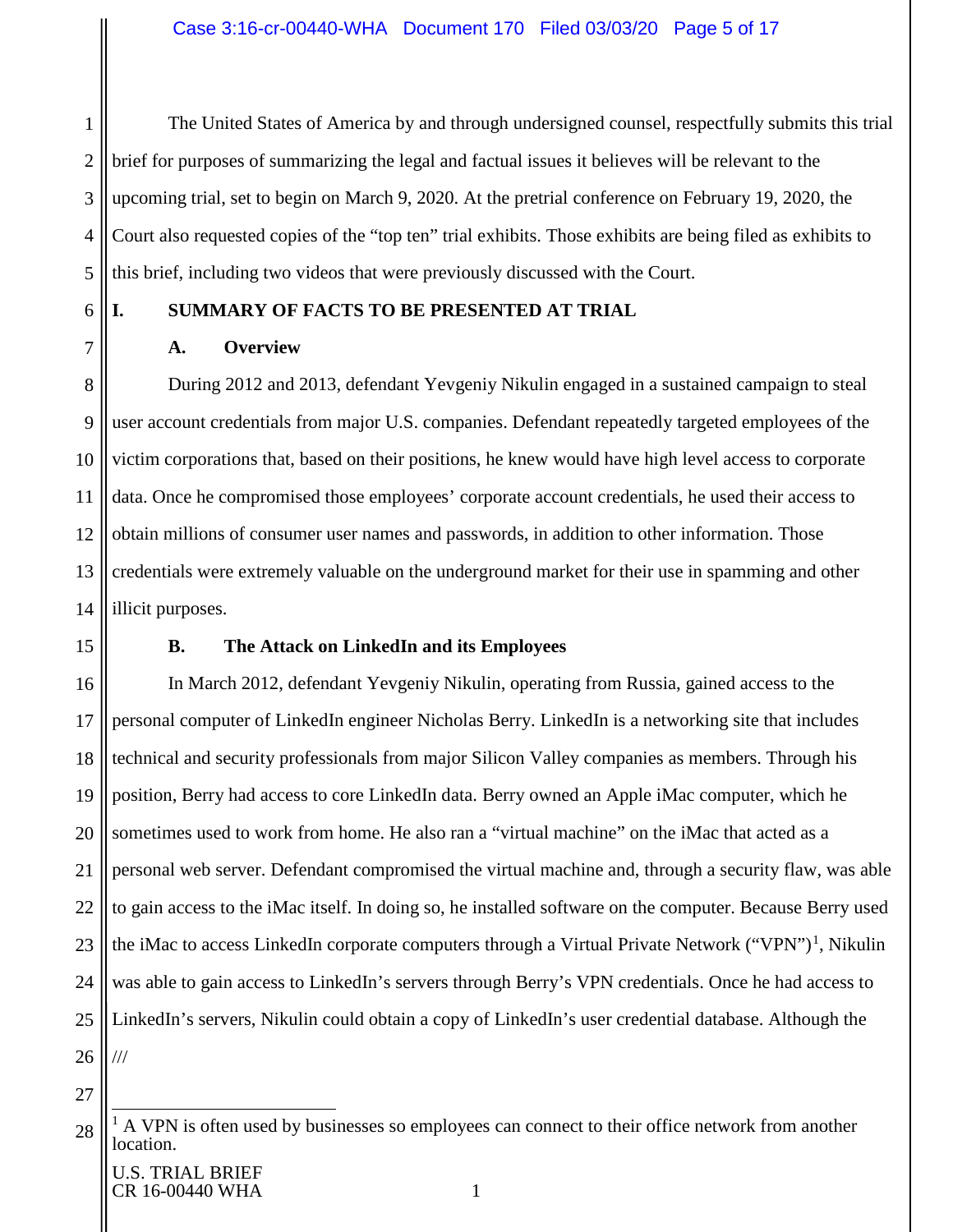#### Case 3:16-cr-00440-WHA Document 170 Filed 03/03/20 Page 6 of 17

1 2 passwords in that database were encrypted, the copy that Nikulin gained access to was not yet "salted," which was a stronger form of encryption that LinkedIn was in the process of instituting.

3 4 5 6 7 8 9 10 11 12 13 14 15 16 17 LinkedIn learned of the breach in June 2012 when a portion of the stolen data was posted on a Russian hacker forum with a request for help with decryption. Upon embarking on an internal investigation, LinkedIn security personnel observed suspicious logins from Berry's VPN account from IP addresses that resolved to Russia. After confirming that Berry had not traveled to Russia and was not responsible for those logins, LinkedIn investigated information captured by its VPN and other logs. LinkedIn identified several Russian IP addresses that accessed its computers, indicating that someone in Russia was responsible for the access. Exhibit A (Summary of LinkedIn VPN Logs for User NBerry). LinkedIn also identified other data captured by its logs, including the "user agent string" and "cookie," two pieces of information that help identify a particular computer. <sup>[2](#page-5-1)</sup> This data indicated that the same computer was likely responsible for multiple accesses across different IP addresses. Furthermore, LinkedIn found evidence that the same computer had also accessed multiple LinkedIn consumer accounts. Finally, LinkedIn identified one account, with the username chinabig01@gmail.com that had been accessed from one of the same IP addresses used in the compromise of Nick Berry's VPN credentials. Exhibit B (LinkedIn, Dropbox, and Formspring Emails from chinabig01@gmail.com Account).

18 19 20 21 The FBI reviewed LinkedIn data and Berry's computer and came to the same conclusion. Due to the access to customer LinkedIn accounts, the FBI contacted the employers of those customers regarding possible attacks on their computer systems. The FBI also began following the leads generated from the LinkedIn investigation, including the chinabig01@gmail.com address.

<span id="page-5-0"></span>22

25

- **C. The Continuing Investigation and Development of Chinabig01@gmail.com**
- 23 24 Following the attack on LinkedIn, Dropbox found numerous unauthorized logins from Eastern European IP addresses on its own system between May and July 2012. Dropbox disclosed those IP

27 28 cookie in this context is a small piece of unique data sent from a website and stored in a user's web browser while the user is browsing a website. When the user browses to the same website in the future, the data stored in the cookie is retrieved by the website to notify it of the user's previous activity.

<span id="page-5-1"></span><sup>26</sup>  $2<sup>2</sup>$  A user agent string is information regarding a user's web browser and computer that is passed to a website in order to display content correctly. The general format for user agent strings is "Mozilla/[version] ([system and browser information]) [platform] ([platform details]) [extensions]." A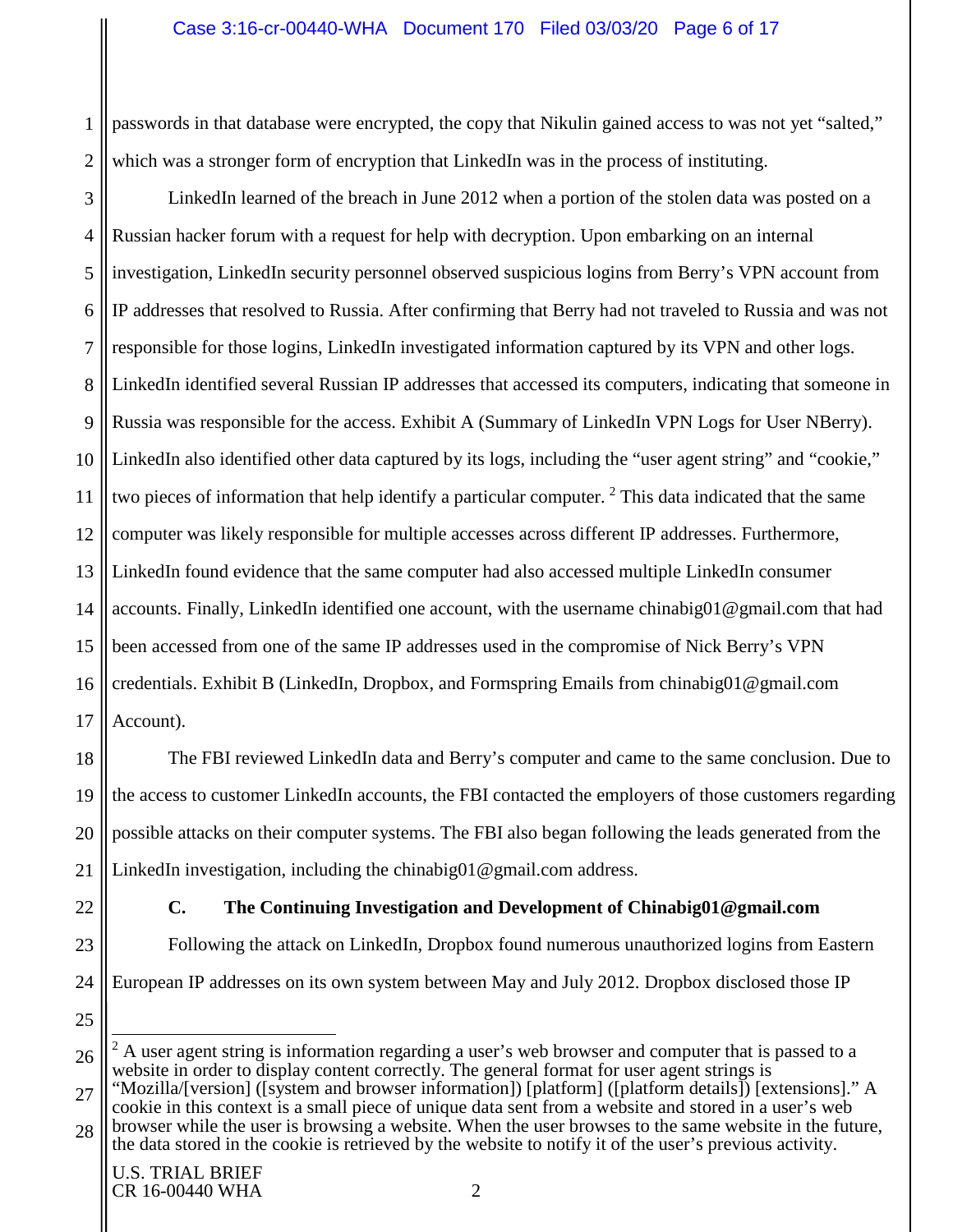1 2 3 4 addresses to the FBI. The FBI also obtained records regarding a Dropbox account that had been registered just before the attack on Dropbox's system with the username chinabig01@gmail.com. IP logs from that account showed that it was accessed from the same IP addresses that accessed Dropbox accounts without authorization.

5 6 7 8 9 10 11 12 13 The FBI thus began focusing on the person controlling chinabig01@gmail.com as the person responsible for the LinkedIn and Dropbox intrusions. A search warrant for that email account revealed an email message indicating that Dropbox employee Tom Wiegand had "invited" the owner of the chinabig01@gmail.com Dropbox account to a Dropbox shared account, when he had not done so. Wiegand's account had been compromised, and the invitation showed that the person controlling chinabig01@gmail.com was responsible. Other evidence from the chinabig01@gmail.com account linking the owner to the attacks included a search for information related to an "SSH key"<sup>[3](#page-6-2)</sup> in February 2012, shortly before the compromise of Nick Berry's computer, which obtained the SSH key used to authenticate his VPN connection.

<span id="page-6-0"></span>14 15

# **D. Subscriber Records Identify Nikulin**

16 17 18 19 Subscriber records obtained through Russian authorities showed that Nikulin, at an address on Kantemirovskaya Street in Moscow, was the registered subscriber of one of the IP addresses used to access LinkedIn computers without authorization. Exhibit C (National Cable Networks Subscriber Information). That IP address also accessed multiple LinkedIn member accounts between February and April 2012, and was one of the IP addresses linked by cookies to other unauthorized access at LinkedIn.

<span id="page-6-1"></span>20

# **E. Nikulin Controls Both Chinabig01@gmail.com and R00talka@gmail.com**

21 22 23 24 25 26 The FBI identified an account with a gaming website, Kongregate that had been accessed by an IP addresses used in the LinkedIn attack, including one that was also used to access the chinabig01@gmail.com Dropbox account. The Kongregate account and the chinabig01@gmail.com Dropbox account both used the name "Jammis" in their subscriber information. The Kongregate account showed a user name of "Zopaqwe1" and was registered under r00talka@mail.ru, which is hosted by a Russian email provider generally unavailable to U.S. authorities. An account with the DNS provider

<span id="page-6-2"></span><sup>28</sup> <sup>3</sup> SSH refers to the "secure shell" protocol that many businesses use to secure the connection between an individual computer or "client" and a server.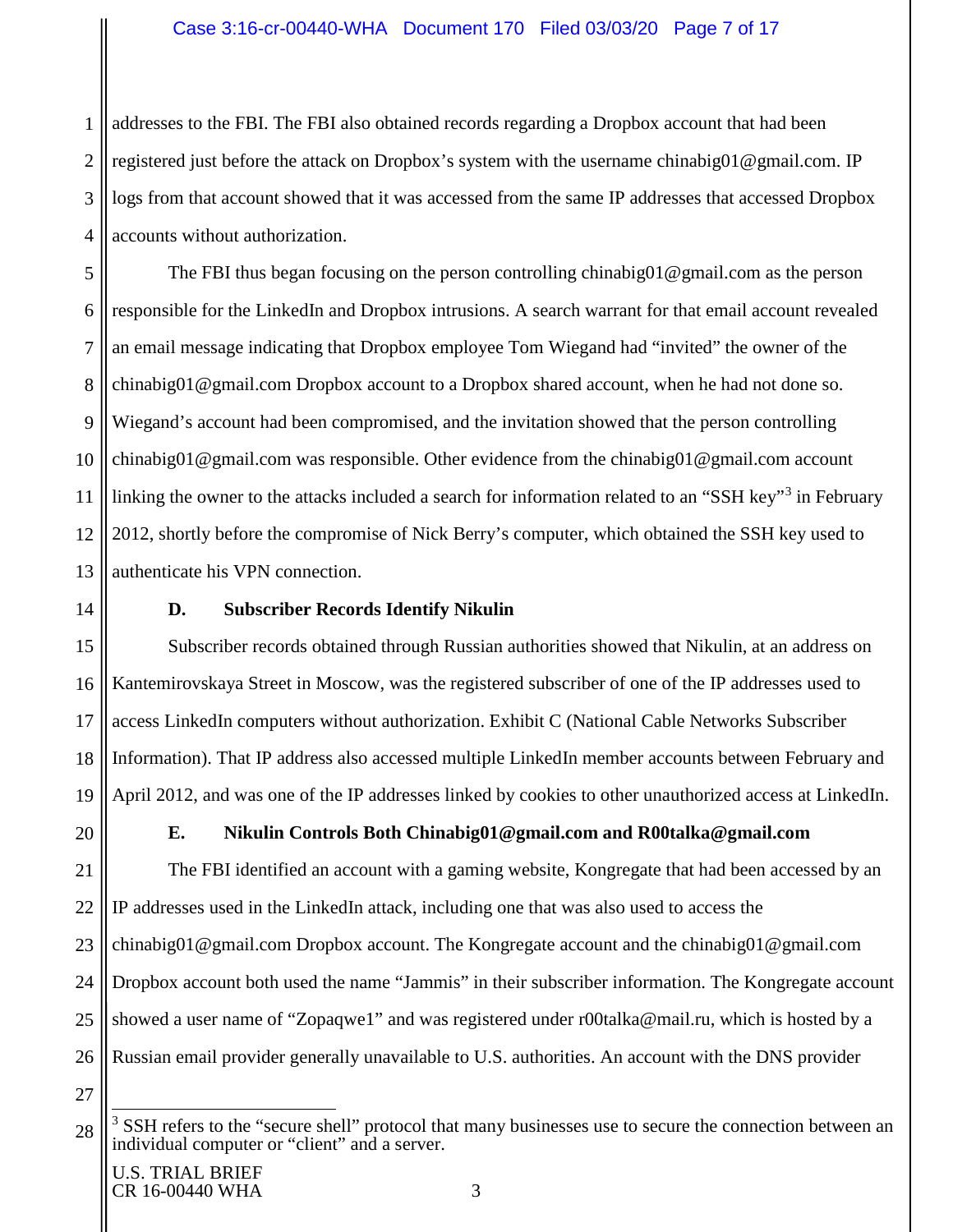1 2 3 Afraid.org using the email address chinabig01@gmail.com also had the password Zopaqwe1. These links all showed that the same person was using the Kongregate, Dropbox, Gmail, and Afraid. org accounts.

4 5 6 7 8 9 10 11 12 13 14 15 16 17 The contents of the email account r00talka@gmail.com (similar to the r00talka@mail.ru account used with Kongregate) indicated that it was controlled by the same person controlling chinabig01@gmail.com. For example, multiple messages addressed to "china" or "china china" were found in both accounts and registration confirmations from Russian companies noted the same password, "qwe123!" for accounts registered under both email addresses. Moreover, the contents of the r00talka@gmail.com account pointed directly to Nikulin. These included multiple messages generated through the VK social media platform to the r00talka@gmail.com account, including links to messages from Nikulin's brother and girlfriend. Exhibit D (Translation of VK Email from r00talka@gmail.com Account). The messages from VK often included a photo of Nikulin and a photo of the person sending the message. The search history for the r00talka@gmail.com account showed Nikulin searching for terms including "LinkedIn hack" and "Wordpress vulnerabilities." Exhibit E (Translation of r00talka@gmail.com search history). These links established that Nikulin controlled both the r00talka@gmail.com and chinabig01@gmail.com accounts, and was responsible for the LinkedIn, Dropbox, and Formspring intrusions.

<span id="page-7-0"></span>18

#### **F. Sale of Formspring Credentials**

19 20 21 22 23 24 25 Between June 13, 2012, and June 29, 2012, Nikulin stole approximately 30 million Formspring user credentials after compromising the account of a Formspring employee, John Sanders (identified in the Indictment as J.S.). The Formspring logs show that defendant used Sanders' credentials to login to Formspring's servers and execute the attack, including the installation of malicious software. In July 2012, Formspring discovered that a portion of its encrypted password database had been posted online. The IP address used in the Formspring attack was also used to access multiple LinkedIn member accounts.

26 27 28 Nikulin then conspired with several individuals to sell the stolen Formspring credentials. In July 2012, Alexsey Belan, encouraged Nikita Kislitsin to contact Nikulin about the Formspring database. After Kislitsin confirmed that he had contacted Nikulin, Kislitsin and Belan discussed how a brute-force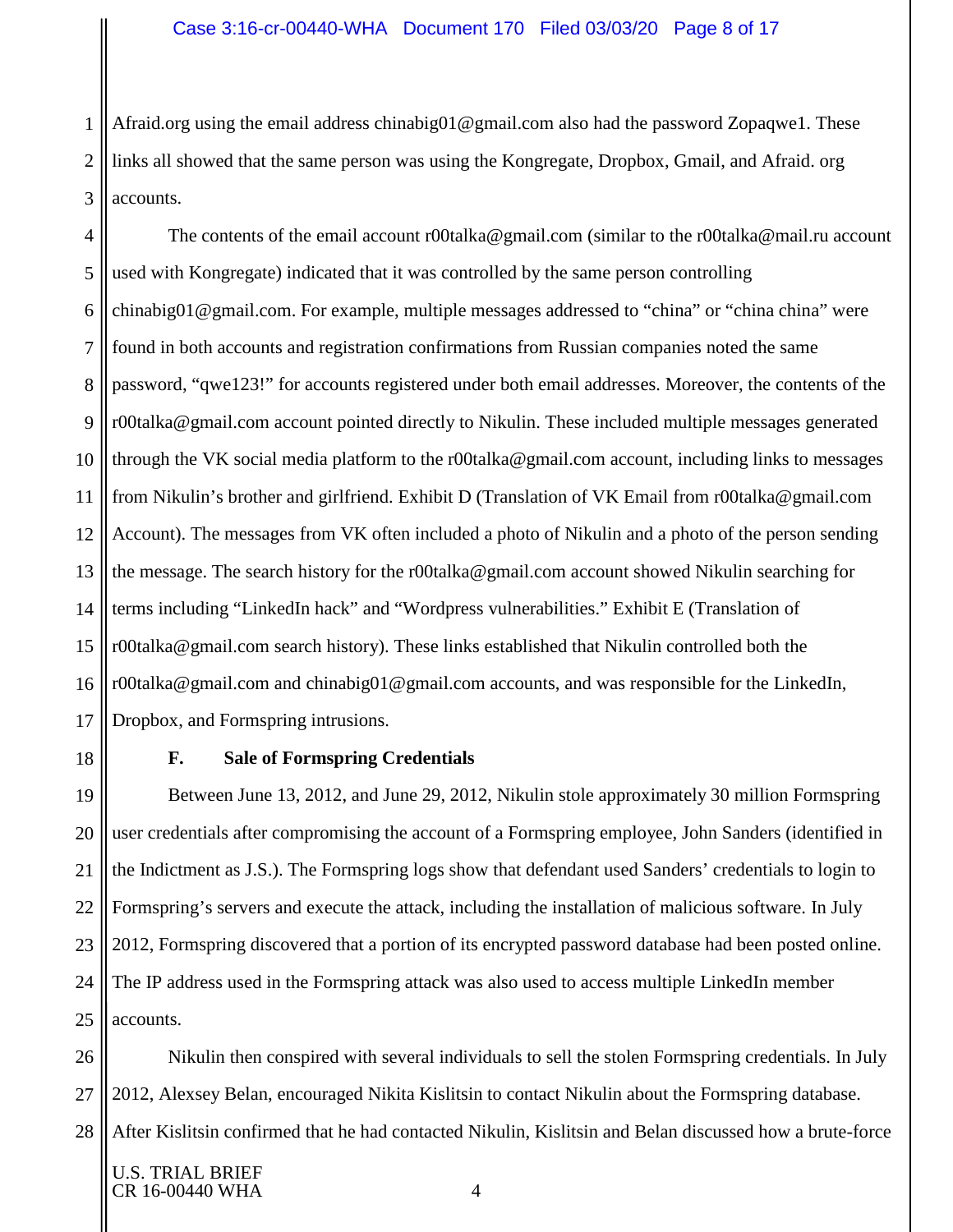1 2 3 4 5 6 password cracker, and not Nikulin himself, had posted the encrypted Formspring passwords online. Kislitsin then negotiated the sale of the database in September 2012 to another individual, who paid through Western Union via another individual, Oleg Tolstikh. Kislitsin sent a sample of the data, which Formspring confirms was their user information. Exhibit F (Excerpt of Translation of Email Messages Between fyofyofyo@hotmail.com and "ibo ibo"). The Western Union records corroborate that the sale was consummated.

<span id="page-8-0"></span>7

## **G. Further Evidence from Ieremenko's Computer**

8 9 10 11 12 13 14 15 16 17 18 19 20 21 22 In November 2012, the U.S. Secret Service obtained the image of a hard drive belonging to a target in another criminal investigation, Oleksandr Ieremenko. Ieremenko is an Ukranian national who was charged in the District of New Jersey in connection with a separate hacking scheme, wherein a group of Ukranian and Russian hackers worked together to steal news releases from Business Wire, Marketwired, and PR Newswire between February 2010 and August 2015. The hackers then passed the stolen news releases to traders who traded based on the stolen content. *See United States v. Tuchynov, et*  al, CR 15-390 MCA (D. N.J.); *see also United States v. Korchevsky, et al.*, CR 15-6076 (E.D.N.Y.).[4](#page-8-1) The contents of Ieremenko's hard drive as a whole show that Ieremenko and Nikulin worked together on (1) the stolen news releases, (2) stolen LinkedIn information, and (3) other uncharged hacking activity. In general, the government views Ieremenko and Nikulin as co-conspirators. In 2012 specifically, they were both part of a small cohort of Ukranian and Russian hackers—a criminal clique—whose members consulted with one another and sometimes shared resources. While the government will not attempt to adduce all of this background information at trial, it is important context for two types of evidence recovered from the Ieremenko drive that the government will seek to introduce: Skype chats and certain photos and videos.

23 24 The Skype chats are from various dates between June and November 2012. In them, Ieremenko uses the Skype name vaiobro and the alias Sergey Shalyapin. Nikulin uses the Skype name dex.007 and

<span id="page-8-1"></span><sup>26</sup> 27 4 Ieremenko was also later indicted again in the District of New Jersey for a similar scheme in which he and another individual hacked into the SEC's Electronic Data Gathering, Analysis and Retrieval (EDGAR) system and stole thousands of files, including annual and quarterly earnings reports

<sup>28</sup> containing confidential, non-public, financial information. The defendants and others then profited by selling access to the confidential information in these reports and trading on this stolen information prior to its distribution to the investing public. *United States v. Radchenko, et al.,* CR 19-30 MCA (D. N.J.)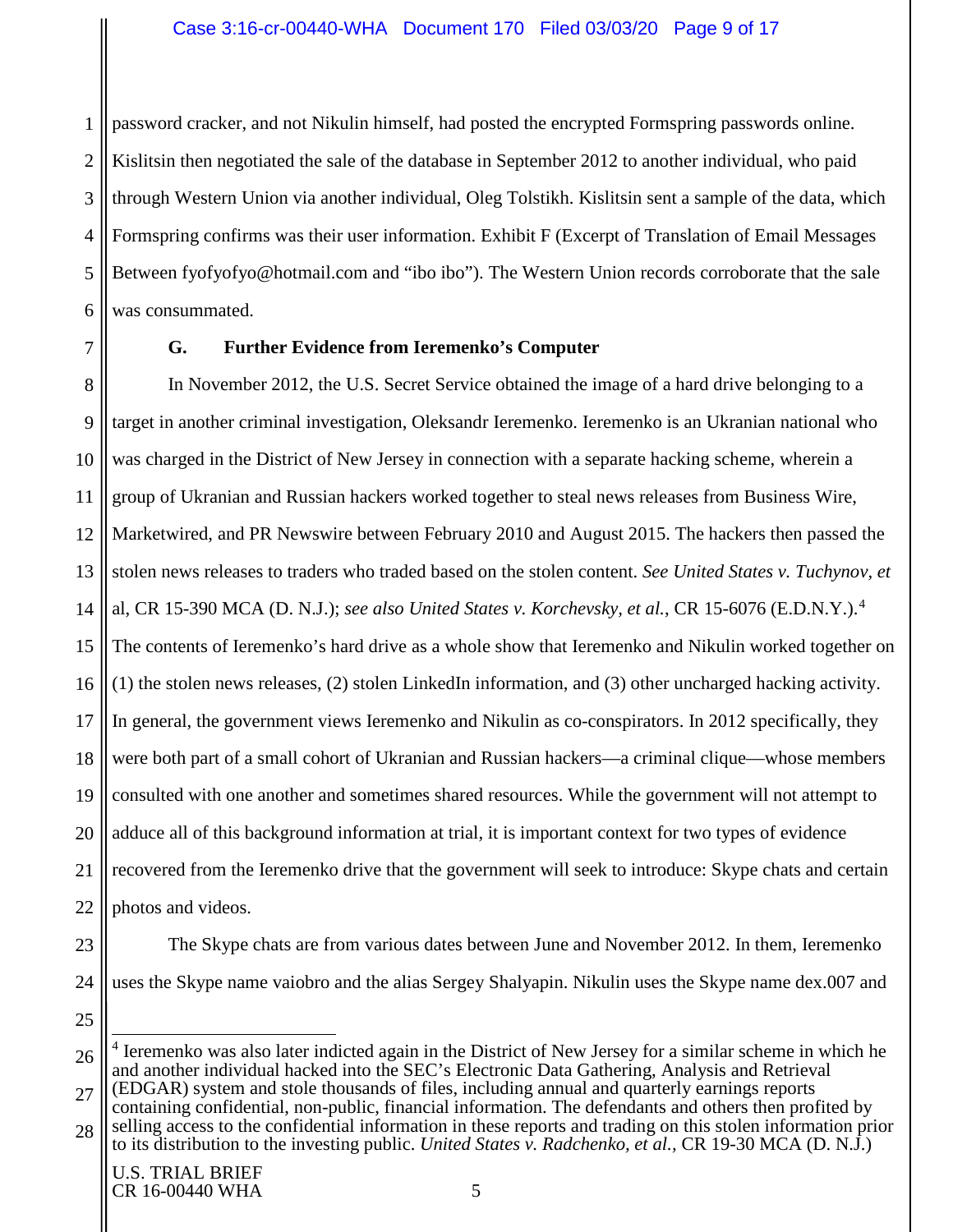1 2 3 4 5 6 7 the alias Yevgeniy Lomovich. The contents of those conversations demonstrate that Nikulin is dex.007. On November 10, 2012, dex.007 sent a link to Ieremenko that contained the password to chinabig01@gmail.com's Afraid.org account, "Zopaqwe1" and a unique cookie that was part of the Afraid.org subscriber information. Records obtained independently from Afraid.org contain that cookie, and show that the Zopaqwe1 Afraid.org account was searching Afraid.org's systems for vulnerabilities on November 10, 2012. Dex.007 also sent Ieremenko, in October 2012, nonpublic LinkedIn user data, including encrypted and unencrypted passwords. Exhibit G (Translation of Excerpt of Skype Chats).

8 9 10 11 12 13 14 15 16 17 18 19 Ieremenko's hard drive also had a folder on it titled "Moscow 2012." That folder's contents included eight short videos. The metadata and the content of the videos show they were made over the course of two days, March 18 and 19, 2012, in Moscow, Russia, during a meeting of the aforementioned criminal clique. The government seeks to introduce two of the eight videos at trial. In the first, Ieremenko is narrating a drive that he describes as the approach to a "summit of bad motherfuckers" at a Moscow hotel. At the end of the video, Ieremenko's friend, who is driving, calls the driver of a black vehicle that pulls in front of them at the hotel an "angry hacker." Ieremenko's hard drive also contained a photograph showing Nikulin at the wheel of the same black vehicle. Exhibit H (Photo of defendant from O. Ieremenko's computer). In the second video, Ieremenko pans the camera around a conference room. Nikulin is seen, as are coconspirators Nikita Kislitsin and Oleg Tolstikh and others. During the recording, the group is discussing plans for an Internet café business. Exhibit I (CD: Video Clips from Computer of Oleksander Ieremenko).

20

# <span id="page-9-0"></span>**II. OFFENSES CHARGED**

21 22 23 24 25 26 27 28 The Indictment charges the defendant with three counts of computer intrusion, in violation of 18 U.S.C. § 1030(a)(2)(C), for the attacks on LinkedIn, Dropbox, and Formspring; two counts of intentional transmission of information, code, or command causing damage to a protected computer, in violation of 18 U.S.C. § 1030(a)(5)(A), for the attacks on LinkedIn and Formspring; two counts of aggravated identity theft, in violation of 18 U.S.C.  $\S$  1028A(a)(1), for the use of LinkedIn and Formspring employee access credentials in connections with the attacks on those companies; one count of trafficking in unauthorized access devices, in violation of 18 U.S.C. § 1029(a)(2), for the trafficking of stolen Formspring credentials; and one count of conspiracy, in violation of 18 U.S.C. § 371, alleging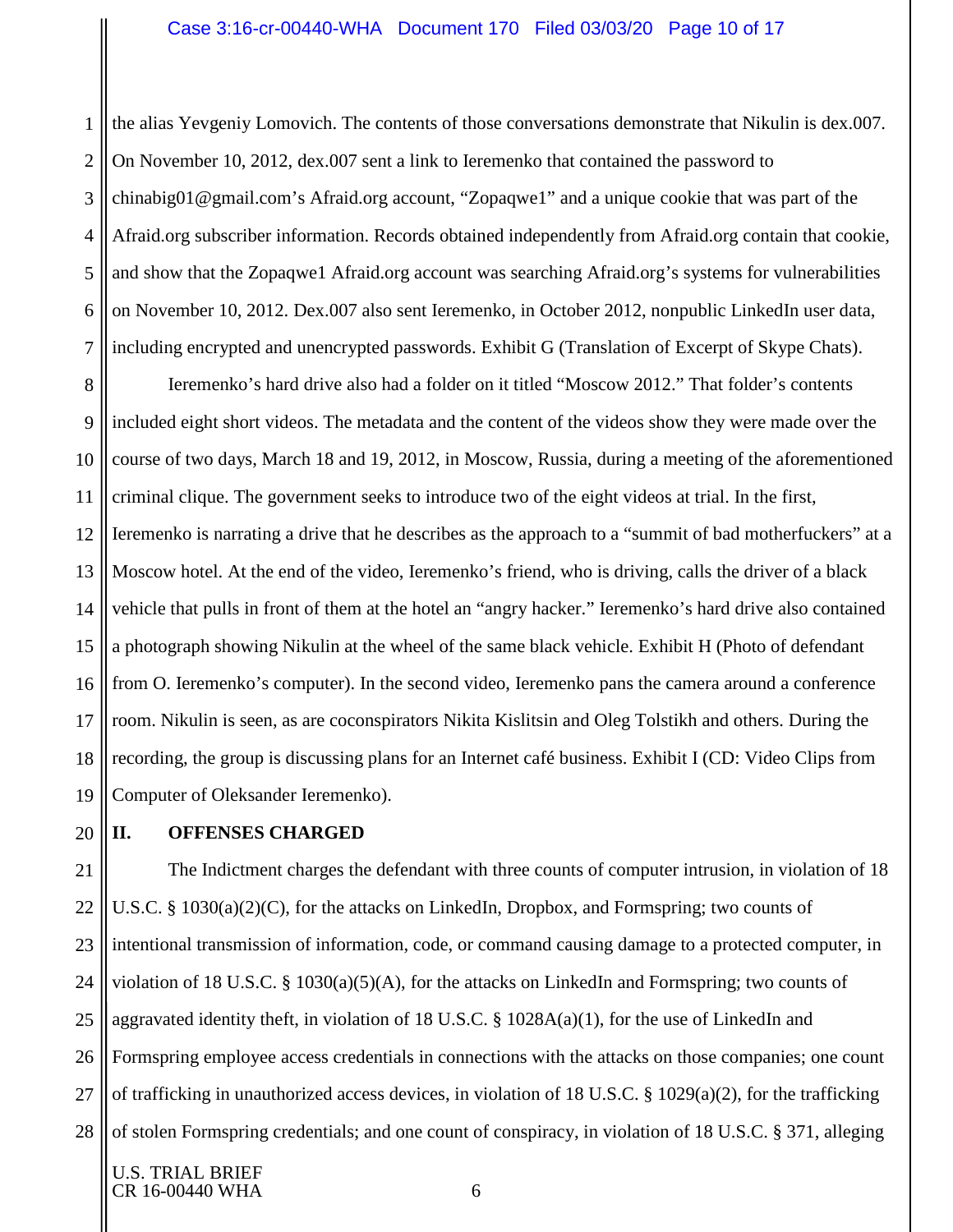1 that the defendant conspired to traffic the stolen Formspring credentials.

<span id="page-10-0"></span>**III. ANTICIPATED EVIDENCE**

The United States has filed motions in limine addressing specific evidentiary questions that are well-suited to pretrial evaluations. This brief addresses some of the other evidence that the government intends to introduce and issues raised at the pretrial hearing.

<span id="page-10-1"></span>

2

3

4

5

6

# **A. Evidence Obtained from Domestic Internet Service Providers**

7 8 9 10 11 12 13 The government intends to offer records, including content and subscriber information, obtained from Google, Dropbox, Microsoft Hotmail, and others. In advance of trial, the government has provided the defense with the relevant certifications under Federal Rules of Evidence 902(11) and/or 902(13) and notified the defense of the government's intent to introduce those records pursuant to the certifications. Defendant has not objected to the government's notice. These records, which were obtained from legally valid search warrants or other process served on the providers, are admissible without further authentication.

14 15 16 17 18 19 20 21 22 23 Pursuant to Federal Rule of Evidence 902(11) and 902(13), certified domestic records of regularly conducted activities or electronic processes are self-certifying and admissible without the testimony of custodial witnesses under Federal Rule of Evidence 803(6)(A)-(C), if the custodian furnishes a written declaration that the records: (A) were made at or near the time of the occurrence of the matters set forth by, or from information transmitted by, a person with knowledge of those matters; (B) were kept in the course of a regularly conducted activity; and (C) were made as a regular practice. Here, the records satisfy these requirements. Accordingly, while the government is prepared to provide additional bases for authentication of these materials at trial if necessary, including calling a custodian from the provider, the government believes the 902(11) or 902(13) certification satisfies the issue of authenticity, such that a custodial witness would cause unnecessary delay.

<span id="page-10-2"></span>24

28

## **B. Subscriber Records from Russian National Cable Networks Obtained via MLAT**

25 26 27 The United States requested and obtained subscriber records from Russia for some of the IP addresses used in the computer intrusions. The government has provided defendant a sworn declaration that the subscriber records were business records made and kept in the ordinary course of business.

Much like Federal Rule of Evidence 902(11) certifications for domestic business records, 18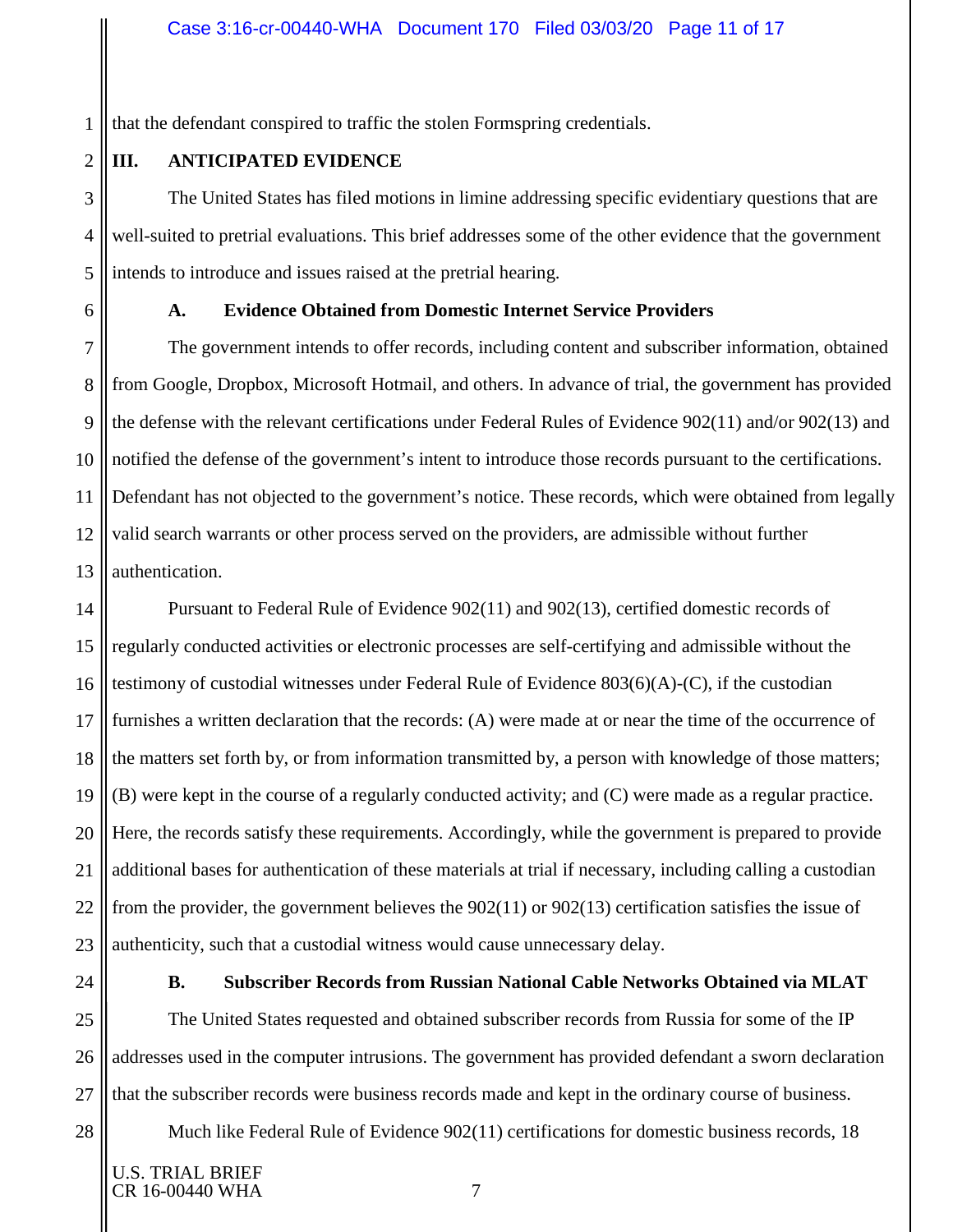1 2 3 4 5 6 7 8 9 10 11 12 13 14 U.S.C. § 3505 provides that foreign business records are admissible in criminal proceedings if they are "record[s] kept in the course of regularly conducted business activity" and records are made "at or near the time of the occurrence of the matters set forth, by (or from information transmitted by) a person with knowledge of those matters." 18 USCS § 3505(a)(1)(A); *see United States v. Osorio*, No. 88-5523, 1988 WL 83427, at \*1 (4th Cir. July 26, 1988). Section 3505 requires that foreign records can be authenticated through a signed certification. See 18 U.S.C. § 3505(a). The declaration provided pursuant to the Russian response to the United States' request under the Treaty With Russia On Mutual Legal Assistance In Criminal Matters, Treaty Doc. 106-22, 1999 U.S.T. LEXIS 163, satisfies all of the requirements set forth. Accordingly, the subscriber records are admissible without any need for calling a custodian to provide live testimony to authenticate the documents. *See United States v. Strickland,* 935 F.2d 822, 831 (7th Cir. 1991) (admitting records and noting Congressional intent to "streamline" admission of foreign business records by substituting § 3505 certification for "the cumbersome and expensive procedures' of live-witness testimony under Rule 803(6)"); *United States v. Al-Imam*, No. 17 cr-00213 (CRC), 2019 WL 2358365, at \*4 (D.D.C. June 4, 2019).

<span id="page-11-0"></span>15

## **C. Defendant's Statements.**

16 17 18 19 20 21 22 23 24 The United States will introduce defendant's own statements, including statements made in recorded telephone calls, email messages, and chat transcripts. For example, in one recorded telephone call, defendant talks about "hacking the prison" with his girlfriend. Exhibit J (Translation/excerpt of Defendant's Call 159.924 (Nov. 19, 2018)). Fed. R. Evid. 801(d)(2)(A) provides that a party's own statement is directly admissible against the party. *United States v. Matlock*, 415 U.S. 164, 172 (1974) (A party's "own out-of-court admissions . . . surmount all objections based on the hearsay rule . . . and [are] admissible for whatever inferences the trial judge [can] reasonably draw."). As noted below, the statements of others contained in the e-mail and chat conversations in reply to the defendant may be admitted for the non-hearsay purpose to supply context.

<span id="page-11-1"></span>25

#### **D. Electronic Evidence Obtained by MLAT**

26 27 28 As described above, the government will offer records obtained from Ieremenko's laptop. The laptop was seized during a search executed by Ukrainian officials pursuant to the Treaty With Ukraine On Mutual Legal Assistance In Criminal Matters, Treaty Doc. 106-16, 1998 U.S.T. LEXIS 203. As part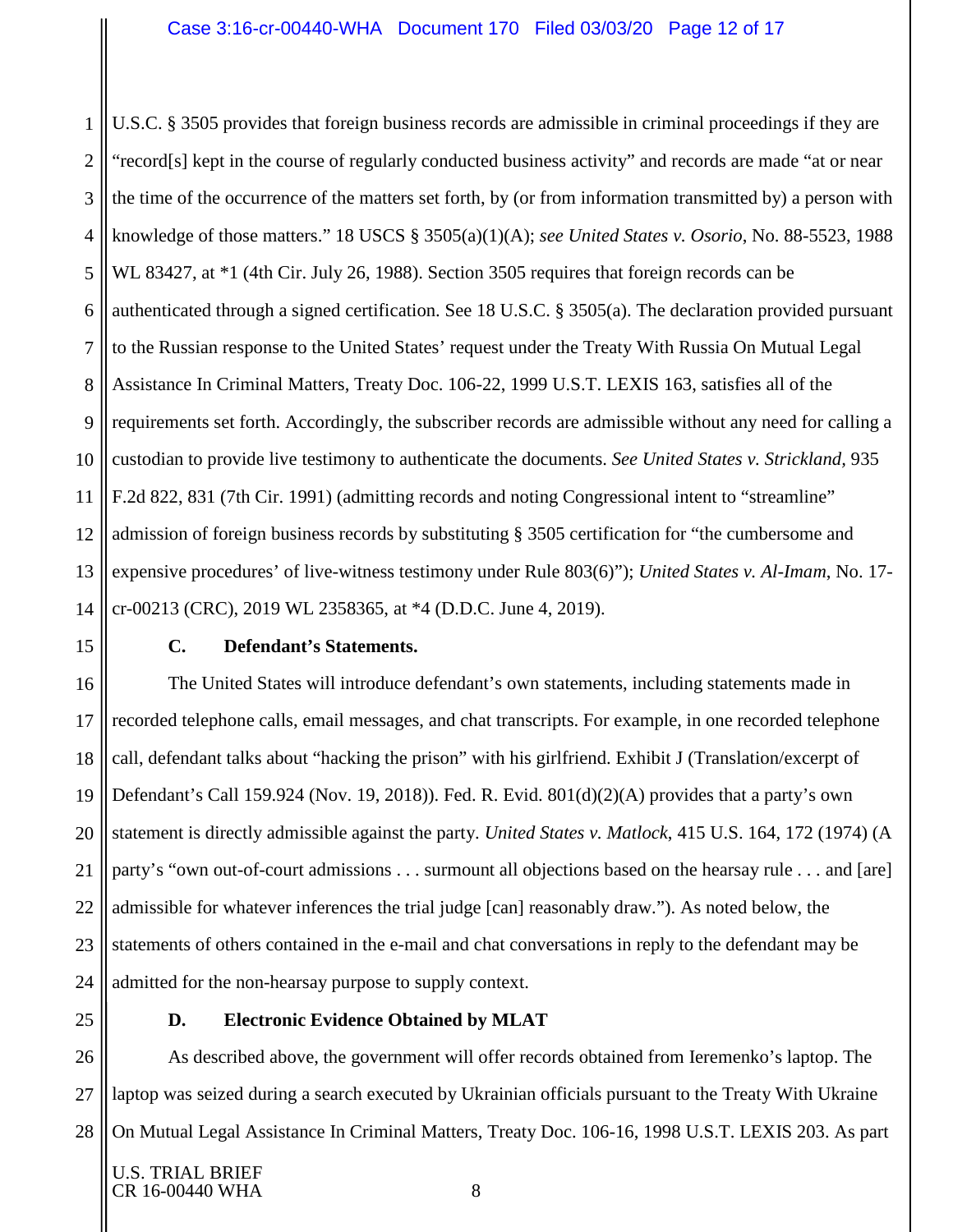## Case 3:16-cr-00440-WHA Document 170 Filed 03/03/20 Page 13 of 17

1 2 3 4 of discovery, the government has produced records of the search and seizure provided by Ukranian officials in response to the Treaty request and the FBI's forensic report for the computer, as well as copies of the Skype chats, videos, and photos that it intends to introduce. A copy of the forensic image was made available for defense review.

5 6 7 8 9 10 Special Agent Richard LaTulip of the United States Secret Service will testify that he traveled to Ukraine to forensically image Ieremenko's computer, and will authenticate the evidence the United States' intends to introduce as obtained from that image. Other records obtained during the search, including a copy of Ieremenko's passport, will be authenticated by the form signed by the executing Ukrainian investigative officer pursuant to the relevant Treaty provision, Article 15, which provides for admissibility of items seized during the execution of searches performed pursuant to the Treaty.

<span id="page-12-0"></span>11

#### **1. Defendant's Correspondence**

12 13 14 15 16 As with other evidence, the chat transcripts obtained via MLAT from the seized computer, and the correspondence contained in the email content obtained via search warrant are admissible where the requirements of the Federal Rules of Evidence are satisfied. The defendant's email and chat communications are admissible non-hearsay because the information is not offered to prove the truth of the matter asserted or does not meet the definition of hearsay under Fed. R. Evid. 801(c).

17 18 19 20 21 22 23 24 25 26 27 28 Statements introduced for a non-hearsay purpose do not violate the hearsay rule. See, e.g., *Anderson v. United States*, 417 U.S. 211, 219 (1974) ("Out of court statements constitute hearsay only when offered in evidence to prove the truth of the matter asserted."); *United States v. Jaramillo Suarez*, 950 F.2d 1378, 1383 (9th Cir. 1991) (noting that where the probative value of a document "was independent of the truth of its contents, the rule against hearsay was not implicated"; pay-owe sheets introduced for the non-hearsay purpose to show the character of the place not for the truth of the statements). As noted below, the statements of the defendant on emails and chat communications are directly admissible against the defendant under Fed. R. Evid.  $801(d)(2)(A)$ . The statements of others used in the e-mails and chat communications are admitted not for the truth of the matter but as nonhearsay to supply context. *See, e.g., United States v. Burt*, 495 F.3d 733, 738-39 (7th Cir.) (in prosecution for sexual exploitation of a minor, distributing child pornography, and possession of child pornography, in Yahoo! chat communication involving the defendant and a third party found on the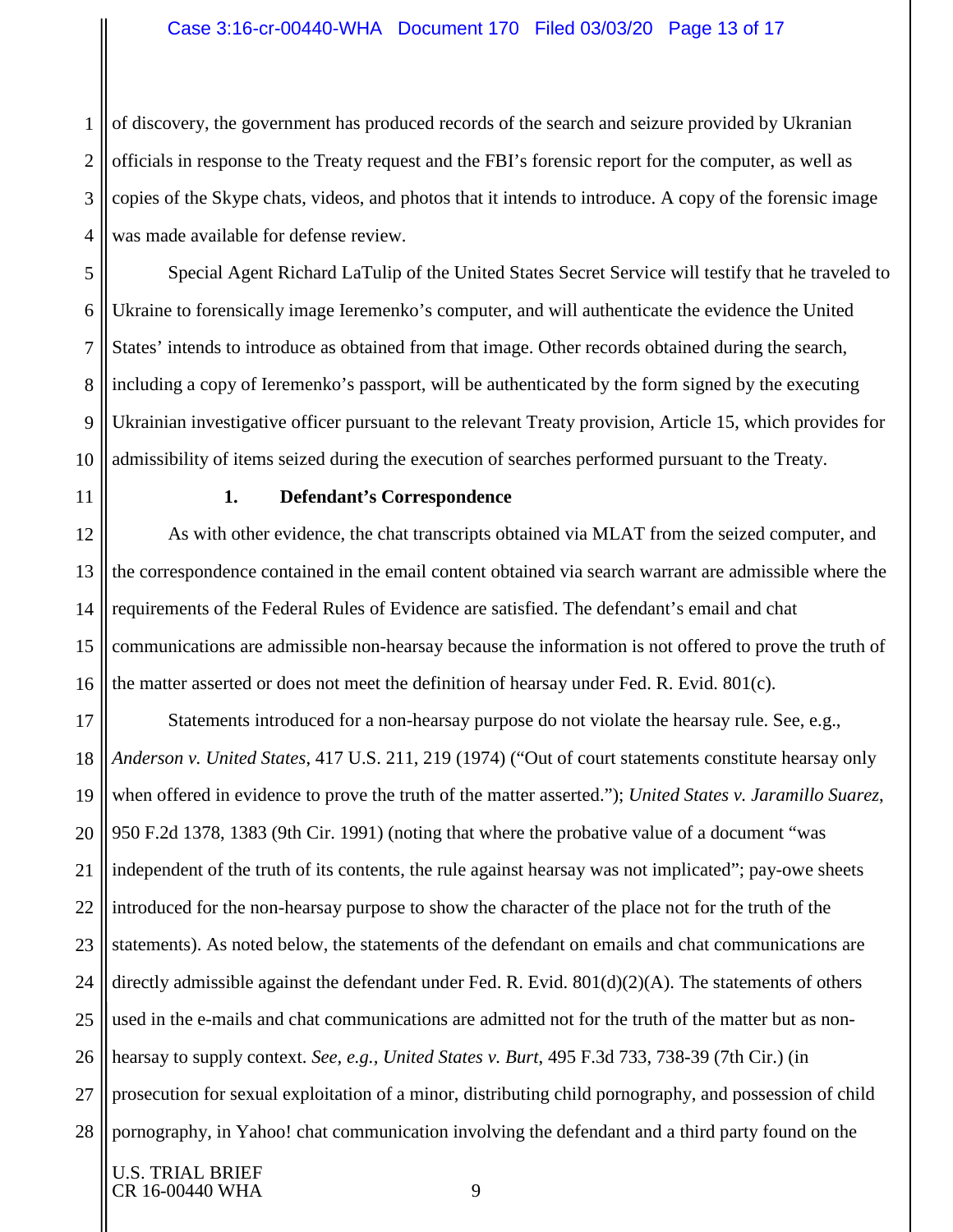#### Case 3:16-cr-00440-WHA Document 170 Filed 03/03/20 Page 14 of 17

1 2 3 4 5 6 7 8 defendant's computer, the portion from the third party was admissible as non-hearsay and provided context to the conversation); *United States v. Dupre*, 462 F.3d 131, 136-37 (2d Cir. 2006) (in wire fraud prosecution, emails from investors demanding information about defendant's fraudulent scheme were not hearsay when offered not for truth of the assertion that the scheme was fraudulent, but to provide context for the defendant's message sent in response and to rebut defendant's argument that she did not know scheme was fraudulent; no Confrontation Clause issues arose since the statements were offered for a non-hearsay purpose); *United States v. Safavian*, 435 F.Supp.2d 36, 44 (D.D.C. 2006) (admitting some emails which "provide context for the defendant's statements and are not introduced for their truth").

9 10 11 12 13 14 15 16 17 18 19 20 21 22 The United States will also introduce automated account messages sent to defendant from victims such as LinkedIn and Dropbox for the non-hearsay purpose of demonstrating that the defendant opened accounts with those businesses in association with his intrusions as part of his method of operating. These automated messages are not hearsay. Courts have consistently held that machinegenerated information is not hearsay as no "person" is making a statement. *See, e.g., United States v. Hamilton*, 413 F.3d 1138, 1142 43 (10th Cir. 2005) (computer generated "header" information (including the screen name, subject of the posting, the date the images were posted, and the individual's IP address) was not hearsay; no "person" acting as a declarant). Moreover, these communications show the relationship of the defendant with the victims and the fact of him receiving communications from those companies on relevant dates, and are not offered for the truth of the matters asserted in those communications. *See, e.g., United States v. Siddiqui*, 235 F.3d 1318, 1322 (11th Cir. 2000) ("Those [emails] sent by Siddiqui constitute admissions of a party pursuant to Fed. R. Evid.  $801(d)(2)(A)$ , and those between Siddiqui and Yamada unrelated to the NSF investigation are non hearsay admitted to show Siddiqui's and Yamada's relationship and custom of communicating by e mail.").

<span id="page-13-0"></span>23

### **2. Photos and Videos**

24 25 26 27 28 After Special Agent LaTulip has authenticated the image of Ieremenko's hard drive, Special Agent Miller will describe how he reviewed the image. Special Agent Miller is able to recognize at least one person in each video and photograph that the government will seek to admit. FBI Special Agent Emily Odom is able to identify Kislitsin in the second video because she personally interviewed Kislitsin in 2014. The combined testimony of the agents regarding the photos and videos is sufficient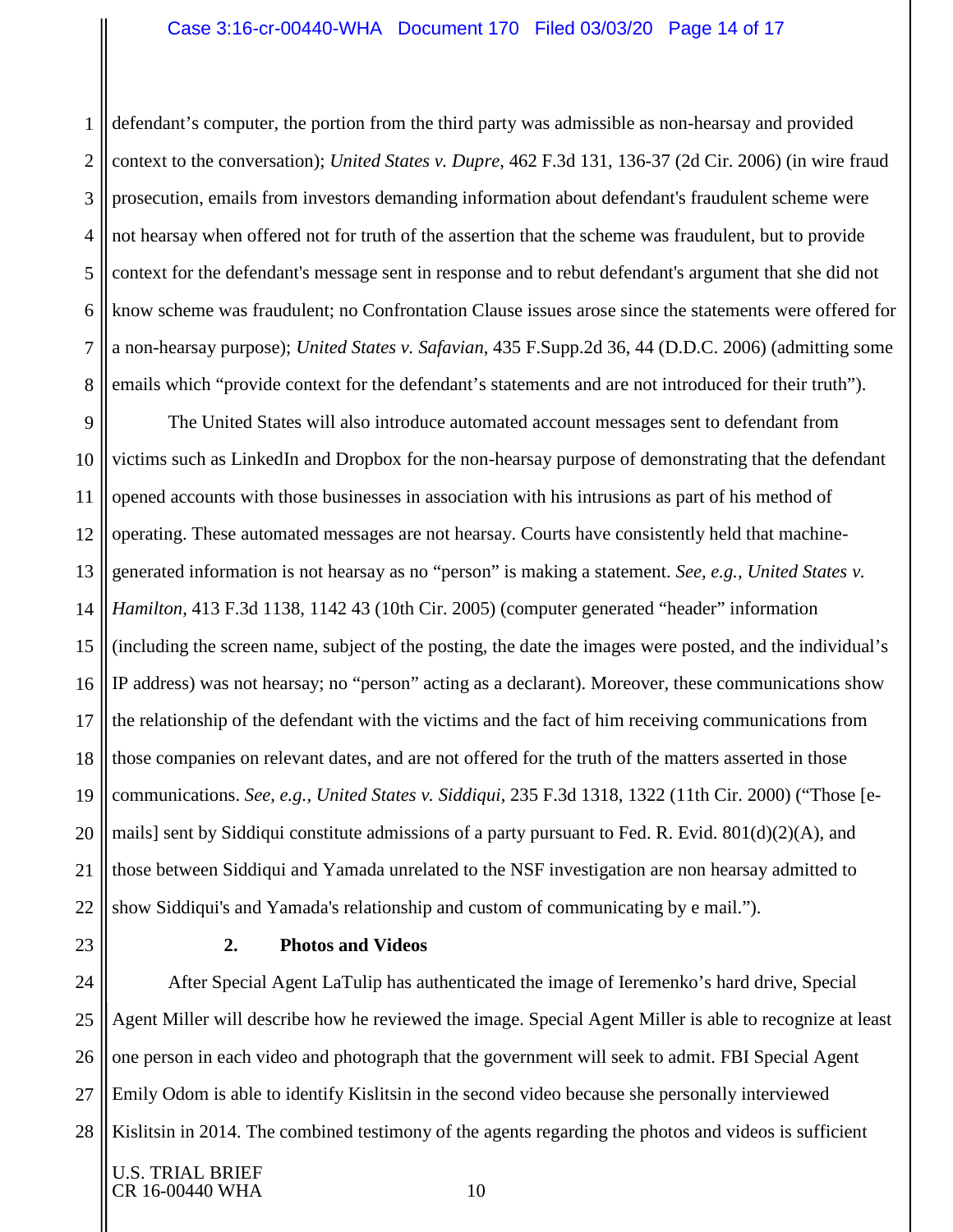#### Case 3:16-cr-00440-WHA Document 170 Filed 03/03/20 Page 15 of 17

1 2 3 4 5 6 7 8 authentication under Fed. R. Evid. 901. *See United States v. Estrada-Eliverio*, 583.F.3d 669, 672 (9th Cir. 2009) ("A party need only make a prima facie showing of authenticity so that a reasonable juror could find in favor of authenticity or identification.") (internal citations omitted). In other words, the exhibits are what they purport to be: videos and photos saved on Ieremenko's computer. *See United States v. Hock Chee Koo*, 770 F.Supp.2d 1115, 1122 (D. Or. 2011) ("The fact that it is possible to alter data contained in a computer is plainly insufficient to establish untrustworthiness. The mere possibility that the logs may have been altered goes only to the weight of the evidence not its admissibility.") *quoting United States v. Bonallo*, 858 F.2d 1427, 1436 (9th Cir. 1998).

9 10 11 12 13 14 15 16 17 18 19 20 21 22 As for the statements that are audible in the videos, the statements in the first video are admissible as present sense impressions. The person making the video says at the outset, "In short, we are reporting on the spot. Now, here at this Vega Izmailovo Hotel, there will be a fucking summit of bad motherfuckers." Later, the driver says in reference to the movement of the black sedan, "Look, what an angry person. Angry hacker." The present sense impression exception to the rule against hearsay applies to statements "describing or explaining an event or condition, made while or immediately after the declarant perceived it." Fed. R. Evid. 803(1). One of the key components of this exception is contemporaneousness, which is present. The statements in the video are being made without much reflection. Additionally, many of the statements are readily verified by the footage itself. As the speaker talks about the summit, a large hotel comes into view. Later, the camera pans to an older woman standing outside and the speaker says, "There's a granny over there. Picking her fucking nose." Indeed, the woman visibly removes something from her nose. The statements in the first videos should be admitted pursuant to Rule 803(1). *See, e.g. United States v. Shaw*, 2018 WL 9649495 (C.D. Cal. 2018) (admitting statements in 911 call as present sense impressions).

23 24 25 26 As for the audio in the second video, that conversation is not hearsay because the United States is not offering it to prove the truth of the matter asserted. The probative value of the video is that it puts three of the alleged co-conspirators in the same room approximately two months before the Formspring hack. Admission of Exhibit 74 is proper under Fed. R. Evid. 401.

<span id="page-14-0"></span>27

28

#### **E. Translated Documents and Transcripts**

Among other evidence, the government intends to offer (1) foreign language correspondence that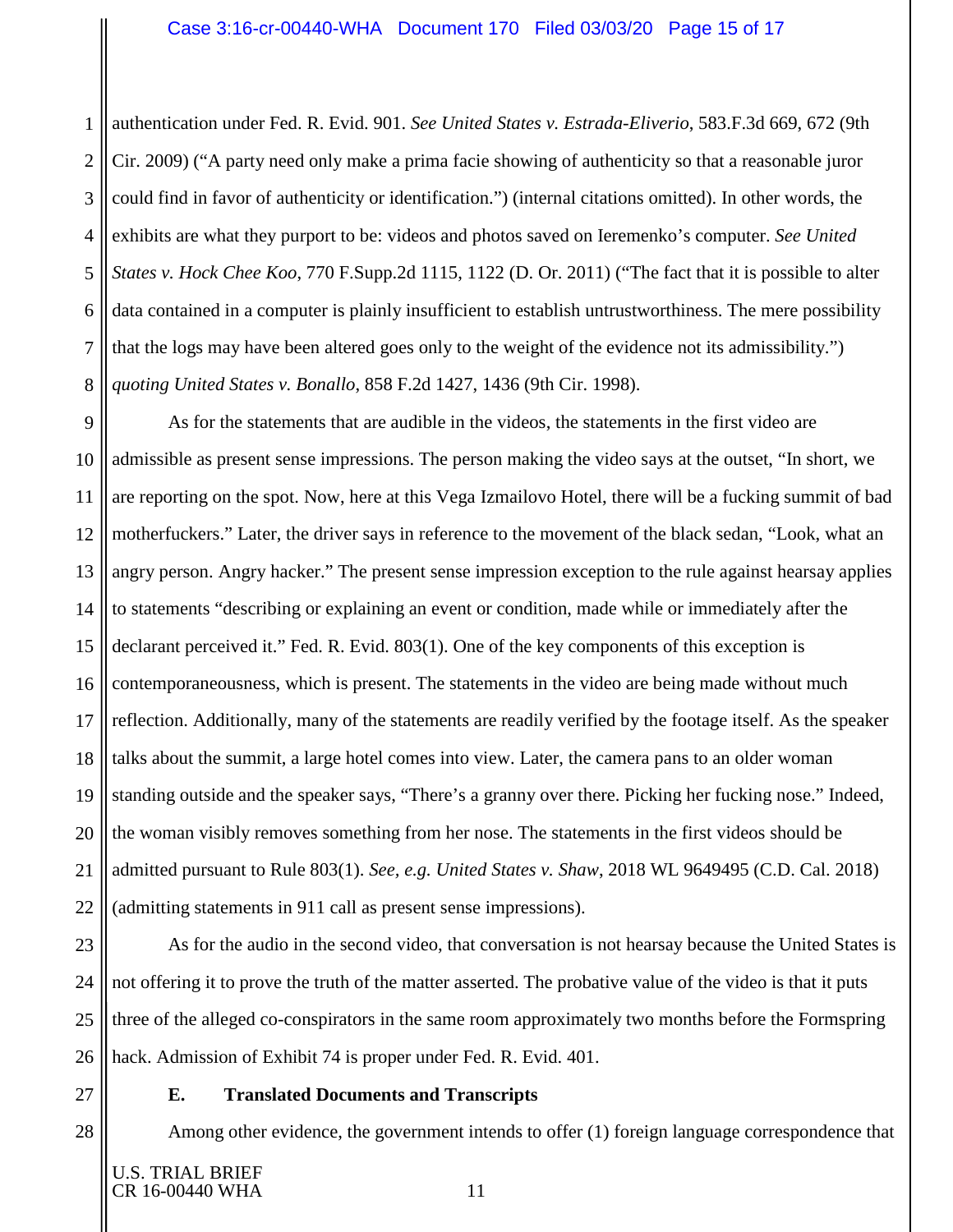1 2 3 4 has been translated into English and (2) audio and video recordings containing Russian that have been transcribed and translated into English. The government intends to offer as substantive evidence all English translations of foreign language documents, recordings, or videos (or any part thereof). This is necessary to allow the jury to properly evaluate foreign-language evidence.

5 6 7 8 9 In advance of trial, the government has provided the translations to the defendant. To date, the defense has not disputed the accuracy of any of these transcriptions or proposed revisions or alternative translations. The English transcripts of foreign language correspondence and conversations are admissible as substantive evidence. *See, e.g., United States v. Franco*, 136 F.3d 622, 626 (9th Cir. 1998) (recognizing procedure of admitting both foreign language evidence and translations).

<span id="page-15-0"></span>10

26

27

<span id="page-15-1"></span>28

# **F. Victim Intrusion Logs**

11 12 13 14 15 16 17 18 19 20 21 22 23 24 25 Some of the evidence at trial will include machine-generated information contained in logs, including those obtained from computers operated by LinkedIn, Dropbox, Formspring, and Automattic<sup>[5](#page-15-1)</sup>. For example, the information in the logs might the IP address of the outside computer connecting to the company, the date and time, account name, user agent string, and cookie. Courts have consistently held that machine-generated information is not hearsay as no "person" is making a statement. *See, e.g., Hamilton*, 413 F.3d at 1142 43 (computer generated "header" information not hearsay); *United States v. Khorozian*, 333 F.3d 498, 506 (3d Cir.) (information automatically generated by fax machine is not hearsay since "nothing 'said' by a machine . . . is hearsay"); *United States v. Welton*, No. CR 09-00153- MMM, 2009 WL 10680850, at \*3 (C.D. Cal. July 17, 2009) ("The header and footer information in question is generated by a computer independent of human observations or reporting, and thus does not ///

5 Pending the Court's decision regarding the Automattic evidence.